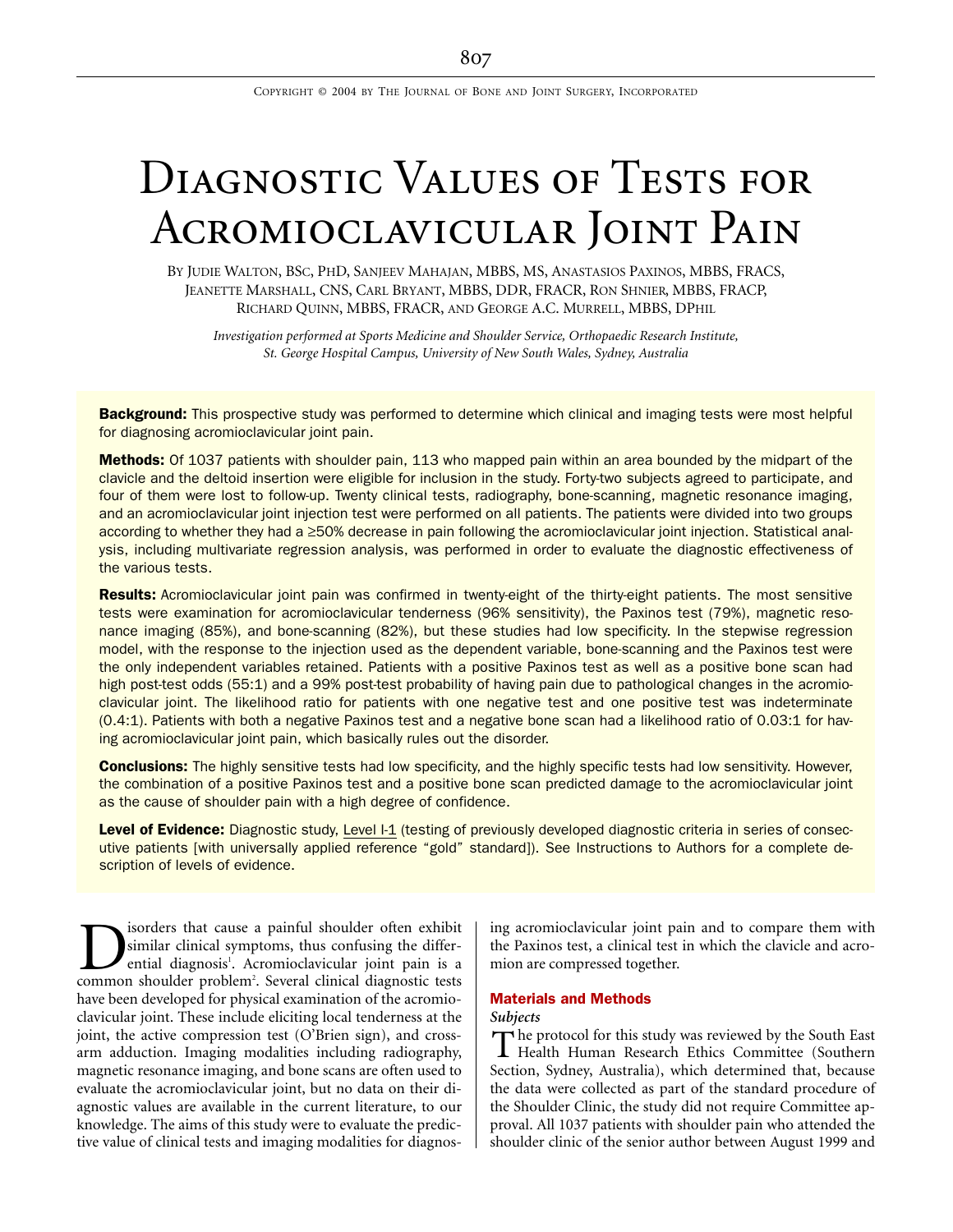THE JOURNAL OF BONE & JOINT SURGERY · IBIS.ORG VOLUME 86-A · NUMBER 4 · APRIL 2004 DIAGNOSTIC VALUES OF TESTS FOR ACROMIOCLAVICULAR JOINT PAIN



August 2002 were asked to map, on a pictorial diagram of the human body (both anterior and posterior), the point of maximal shoulder pain and the sites of pain radiation. One hundred and thirteen patients who localized the pain within the area bounded by the midpart of the clavicle and the deltoid insertion on this diagram (Fig. 1) were eligible for inclusion in the study. This area was chosen because it represents the site map for pain following provocative injection into the acromioclavicular joint<sup>3</sup>. Exclusion criteria included (1) previous distal clavicular or acromioclavicular joint surgery, (2) clavicular fracture (acute or nonunion), (3) previous or known allergies to lidocaine or the radiopaque contrast medium, (4) pregnancy, (5) any other contraindication to magnetic resonance imaging or nuclear scanning, (6) objections to participating in the study, or (7) markings on the pain diagram that extended beyond the area defined in Figure 1. Forty-two patients met the criteria for inclusion in this prospective study. Four of them were lost to follow-up, leaving thirty-eight patients (sixteen men and twenty-two women) for data analysis over the two-year follow-up period.

# *Instruments and Tests*

Information including age, gender, occupation, and hand dominance was obtained from each patient. A questionnaire provided information on the duration, severity, and timing of the pain and the nature and timing of any injury to the extremity sustained prior to the onset of the shoulder problem. All subjects were given a systematic clinical examination consisting of twenty tests<sup>4</sup>. Each was examined for atrophy of the supraspinatus, infraspinatus, and deltoid muscles; tenderness of the sternoclavicular joint, acromioclavicular joint, subacromial region, and biceps region; passive range of motion of the neck and of the shoulder in forward flexion, abduction, and internal and external rotation measured by visual estimation<sup>5</sup>; the Paxinos sign (see below); the O'Brien sign<sup>6</sup>; the drop arm sign<sup>7</sup>; impingement during internal rotation<sup>8</sup> and during external rotation; and weakness, in internal and external rotation, of the supraspinatus<sup>9</sup> and of the subscapularis with the lift-off test. Strength was assessed with the use of manual muscle tests and graded on a scale of  $0$  to  $5^{\circ}$ .

*Paxinos sign:* The examiner performed the test for the Paxinos sign with the patient sitting comfortably on the examining couch and the affected arm by the side of the chest wall. The examiner's hand was placed over the affected shoulder such that the thumb rested under the posterolateral aspect of the acromion and the index and long fingers of the same or contralateral hand were placed superior to the midpart of the ipsilateral clavicle (Fig. 2). The examiner then applied pressure to the acromion with the thumb, in an anterosuperior direction, and inferiorly to the midpart of the clavicular shaft with the index and long fingers. The test response was considered positive if pain was felt or increased in the region of the acromioclavicular joint and negative if there was no change in the pain level. The test response was recorded on a form designed for the study. Each practitioner who examined the pa-



The position of the examiner's hand for the Paxinos test.

#### 808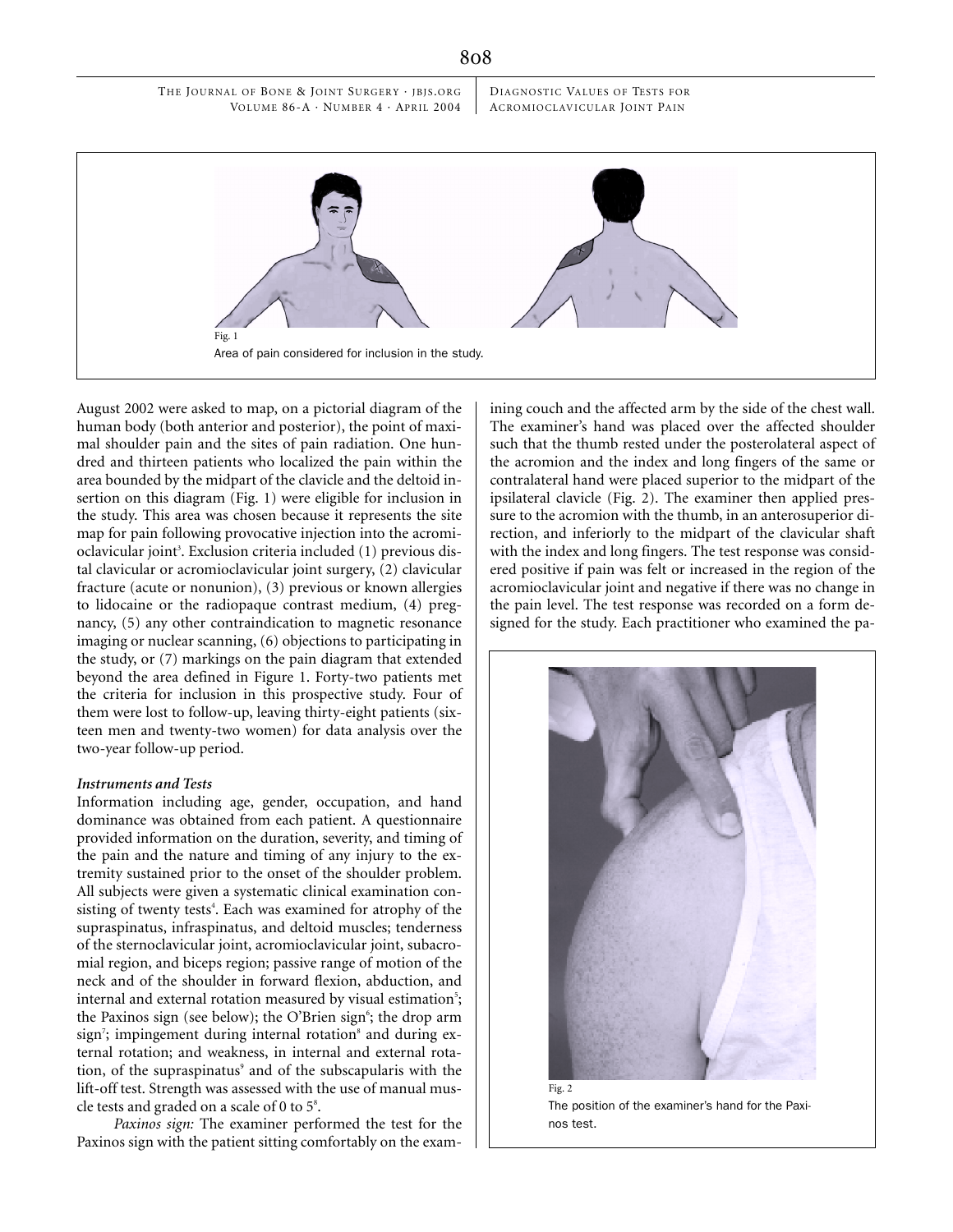THE JOURNAL OF BONE & JOINT SURGERY · IBIS.ORG VOLUME 86-A · NUMBER 4 · APRIL 2004 DIAGNOSTIC VALUES OF TESTS FOR ACROMIOCLAVICULAR JOINT PAIN

|                                       | TABLE I Sensitivity, Specificity, Predictive Values, Accuracy, and Likelihood Ratios for the Clinical and Imaging Diagnostic Tests |                 |                                       |                                       |              |                                              |
|---------------------------------------|------------------------------------------------------------------------------------------------------------------------------------|-----------------|---------------------------------------|---------------------------------------|--------------|----------------------------------------------|
|                                       | Sensitivity (%)                                                                                                                    | Specificity (%) | Positive<br>Predictive<br>Value $(%)$ | Negative<br>Predictive<br>Value $(%)$ | Accuracy (%) | Likelihood<br>Ratio for<br>Positive Test (%) |
| Paxinos test                          | 79                                                                                                                                 | 50              | 61                                    | 70                                    | 65           | 1.58                                         |
| Acromioclavicular<br>joint tenderness | 96                                                                                                                                 | 10              | 52                                    | 71                                    | 53           | 1.07                                         |
| O'Brien test                          | 16                                                                                                                                 | 90              | 62                                    | 52                                    | 53           | 1.60                                         |
| Radiographs                           | 41                                                                                                                                 | 90              | 80                                    | 60                                    | 66           | 4.10                                         |
| Bone scan                             | 82                                                                                                                                 | 70              | 73                                    | 80                                    | 76           | 2.73                                         |
| Magnetic resonance<br>imaging         | 85                                                                                                                                 | 50              | 63                                    | 77                                    | 68           | 1.70                                         |

tient was blinded to the result of the acromioclavicular joint injection, which served as the standard criterion.

O'Brien sign: The test for the O'Brien sign<sup>6</sup> is designed primarily to detect labral tears, but it is also purported to detect abnormality of the acromioclavicular joint when performed as described here. The physician, standing behind the patient, asks the patient to forward flex the affected arm 90° with the elbow held in full extension. The arm is adducted 10° to 15° medial to the sagittal plane of the body and then is internally rotated so that the thumb points downward while the examiner applies uniform downward force to the arm. With the arm maintained in the same position, the maneuver is repeated with the palm fully supinated. The test is positive if the first maneuver causes pain on top of the shoulder or pain localized to the acromioclavicular joint and the pain is less intense or is absent with the second maneuver. O'Brien et al. reported that thirty-two (52%) of sixty-two patients who had a positive result for an acromioclavicular joint abnormality with this technique had radiographic confirmation of the abnormality $\delta$ .

# *Reference Test Standard*

For the reference test standard, an acromioclavicular joint infiltration test was performed, under imaging control, on all patients by an experienced musculoskeletal radiologist who was blinded to the patients' clinical data. Before infiltration of the joint, a plain anteroposterior radiograph of the acromioclavicular joint and direct lateral radiographs of the involved shoulder were made. A 25-gauge 1.5-in (38.1-mm) needle was inserted into the acromioclavicular joint, through the direct anterior approach, under full aseptic conditions. Care was taken to prevent leakage by first injecting 0.5 mL of Omnipaque 240 (iohexol, 240 mg/mL) into the acromioclavicular joint. An anteroposterior radiograph was made to confirm the needle position in the joint. With the needle left in position, 1 mL of 2% (v/v) lidocaine and 1 mL (40 mg) of methylprednisolone were injected.

Patients were sent back to the clinic (with the radiologist's injection form) for evaluation by the initial examiner. Patients who felt that the superior shoulder pain had been alleviated by at least 50% within ten minutes after the lidocaine injection were considered to have acromioclavicular joint pain; i.e., they had a positive reference test standard. Patients who did not have at least 50% relief were considered to not have acromioclavicular joint pain. This response was entered onto a post-injection assessment sheet.

#### *Imaging Studies*

*Radiographs:* Plain radiographs were evaluated for any abnormalities of the acromioclavicular joint, including joint space narrowing, marginal osteophytes, or subchondral cysts. An experienced musculoskeletal radiologist classified the radiographs of the acromioclavicular joint as normal or abnormal.

*Magnetic resonance imaging:* All shoulders were examined with a 1.5-T magnetic resonance imaging scanner (Signa; GE Medical Systems, Milwaukee, Wisconsin). Spin-echo T1 weighted images and fast-spin-echo T2-weighted images in the coronal and sagittal planes were obtained in 3-mm-thick, 1-mm-gap slices with a 10 to 15-cm field of view and 256  $\times$ 128-pixel matrix size. A combination of dual-phased-array coils and a small field of view achieved high-resolution magnetic resonance imaging scans. A musculoskeletal radiologist experienced in magnetic resonance imaging ranked the acromioclavicular joint as normal or abnormal.

*Bone-scanning:* A nuclear bone scan of the acromioclavicular joint was done with technetium-HDP 800-MBq dynamic and blood pool imaging, with delayed imaging at two hours with use of a gamma camera with parallel-hole, lowenergy, all-purpose collimators in anterior and posterior views with pin-hole imaging in the anterior view. All scans were performed at the same center and reported on by one radiologist. Again, the images of the acromioclavicular joint were graded as normal or abnormal.

# *Statistical Analysis*

Sensitivity, specificity, positive and negative predictive values, likelihood ratios, pre-test odds and probabilities, and post-test odds and probabilities of the clinical diagnostic tests were determined with the methods described by Sackett et al.<sup>10</sup>. A likelihood ratio expresses the odds of a diagnostic test result being found in a patient with, as opposed to a patient without, abnor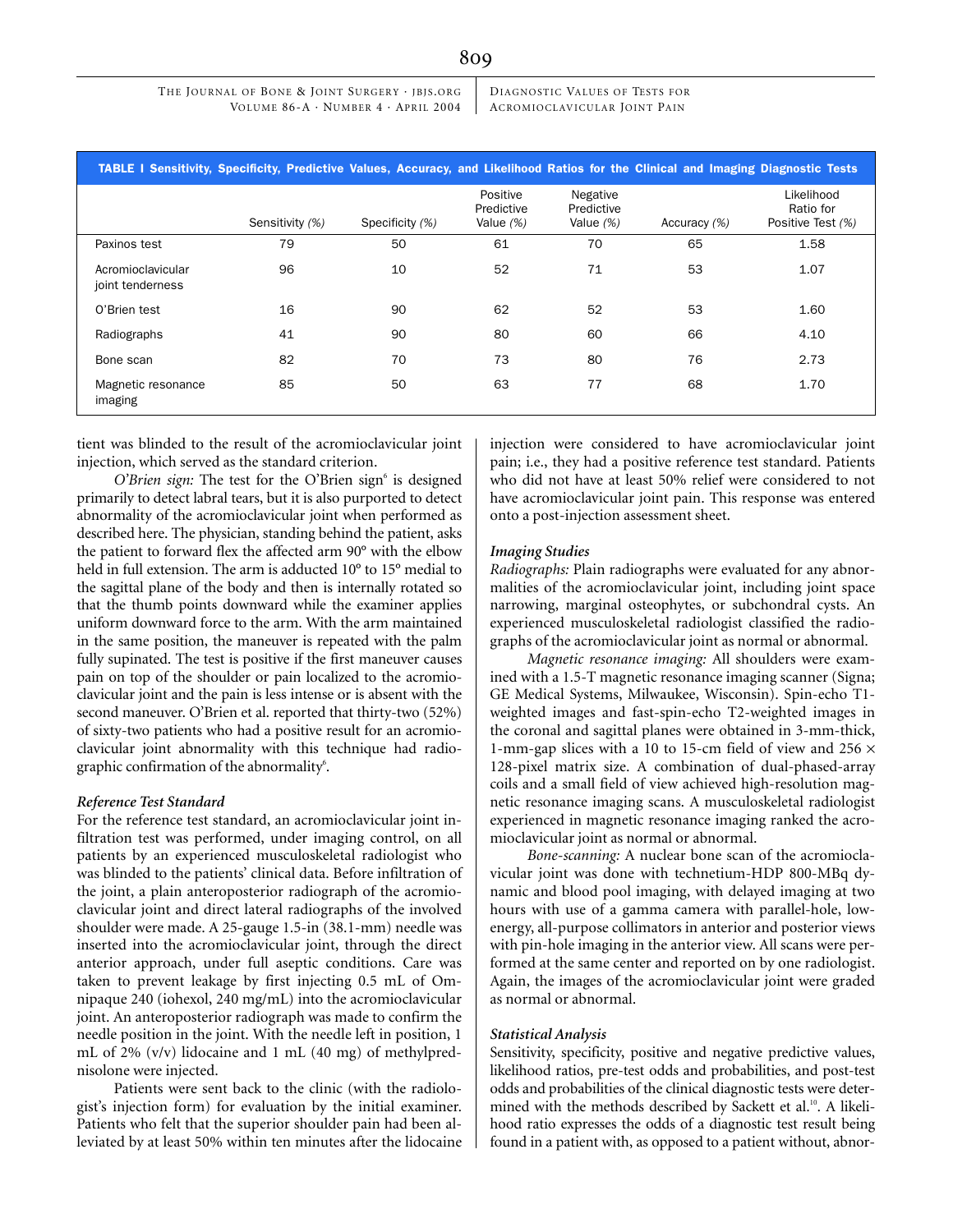THE JOURNAL OF BONE & JOINT SURGERY · IBIS.ORG VOLUME 86-A · NUMBER 4 · APRIL 2004 DIAGNOSTIC VALUES OF TESTS FOR ACROMIOCLAVICULAR JOINT PAIN

|              | <b>TABLE II Retained Independent Variables in the Stepwise Regression Model</b> |                         |                       |         |
|--------------|---------------------------------------------------------------------------------|-------------------------|-----------------------|---------|
| Group        | Coefficient                                                                     | Standard<br>Coefficient | <b>Standard Error</b> | P Value |
| Constant     | 0.164                                                                           |                         | 0.173                 |         |
| Paxinos test | 0.319                                                                           | 0.319                   | 0.149                 | 0.040   |
| Bone scan    | 0.527                                                                           | 0.581                   | 0.135                 | < 0.001 |

mality of the acromioclavicular joint. In the case of single tests, the formula for determining the likelihood ratio  $(LR)$  is  $LR =$ sensitivity/1 – specificity. For comparing test combinations between patients with and without acromioclavicular joint abnormality, the likelihood ratio is comparable with the relative risk (the proportion of patients with acromioclavicular joint pain/ proportion of patients without acromioclavicular joint pain). Pre-test probability = prevalence; pre-test odds = pre-test probability/1 − (pre-test probability); post-test odds for the target  $disorder = pre-test odds \times likelihood ratio; and post-test proba$ bility = post-test odds/post-test odds +  $1^{10}$ .

To investigate the value of clinical and imaging tests for predicting pain due to acromioclavicular joint abnormality, forward stepwise regression was used with the result of the acromioclavicular joint infiltration as the dependent variable. At each step, an explanatory variable was automatically added to the model, provided that the variable was significant. All statistical calculations were performed with SigmaStat for Windows (SPSS, Chicago, Illinois).

# **Results**

f the thirty-eight patients who indicated that the pain was  $\bigodot$  f the thirty-eight patients who indicated that the pain was localized around the acromioclavicular joint, as opposed to spreading down the arm or up toward the neck, twenty-eight were confirmed to have acromioclavicular joint abnormality by their response to the acromioclavicular joint injection. Thus, the prevalence of acromioclavicular joint abnormality in this patient population was 74%. This high prevalence indicates that a pain diagram is itself a good screening tool for acromioclavicular joint pain. Ten patients had no relief of pain after the injection. These positive and negative (control) groups were compared with regard to their responses to the clinical and imaging tests.

The most sensitive clinical test for identifying acromioclavicular joint abnormality as the cause of shoulder pain was examination for local acromioclavicular joint tenderness (96% sensitivity), followed by the Paxinos test (79%). Magnetic resonance imaging (85%) was the most sensitive type of diagnostic imaging, followed by the bone scan (82%).

The tests that best identified patients without an acromioclavicular joint abnormality (i.e., the most specific tests) were the O'Brien test and radiographs; each had a specificity of 90%. The O'Brien sign and the Paxinos sign had positive predictive values of 62% and 61%, respectively. Positive predictive values were higher for radiographs (80%) and bone scans (73%). The highest negative predictive values were for bone scans and magnetic resonance imaging scans (80% and 77%, respectively), followed by acromioclavicular tenderness and the Paxinos test (71% and 70%, respectively).

Accuracy values were highest for bone scans (76%), magnetic resonance imaging scans (68%), and radiographs (66%), followed by the Paxinos test (65%). When each test was considered on its own, radiographs were found to have the highest likelihood ratio (4.1:1) as a result of the high specificity. The diagnostic values for these tests are summarized in Table I.

Stepwise regression analysis was carried out with use of the response to the injection as the dependent variable and age, the Paxinos test, the O'Brien test, acromioclavicular joint tenderness, radiographs, bone-scanning, and magnetic resonance imaging as the independent variables. Age, the O'Brien test, acromioclavicular joint tenderness, radiographs, and magnetic resonance imaging did not significantly add to the ability of the equation to predict who had true acromioclavicular joint pain. Thus, they were not included in the final equation. The only independent variables retained in the stepwise regression model were bone-scanning and the Paxinos test (Table II).

Table III shows the values for r, the multiple correlation coefficient, and  $r^2$ , the coefficient of determination for stepwise regression, which are both measures of how well the regression model describes the data. The standard error of the estimate is a measure of the actual variability about the regression plane of the underlying population. When only bone-scanning was taken into account,  $r^2$  was 0.26. When the Paxinos test result was also included, r<sup>2</sup> increased to 0.35. These values are modest. With the alpha set at 0.05, the power of the performed test was 0.967.

Twenty-eight of the thirty-eight people who indicated that their pain was located at the acromioclavicular joint and

| TABLE III Fit of the Regression Model to the Data |       |       |             |                                          |                      |  |
|---------------------------------------------------|-------|-------|-------------|------------------------------------------|----------------------|--|
|                                                   | R     | $R^2$ | Delta $R^2$ | <b>Standard Error</b><br>of the Estimate | Variable<br>in Model |  |
| Bone scan                                         | 0.506 | 0.256 | 0.256       | 0.377                                    |                      |  |
| Paxinos test                                      | 0.593 | 0.352 | 0.0964      | 0.358                                    |                      |  |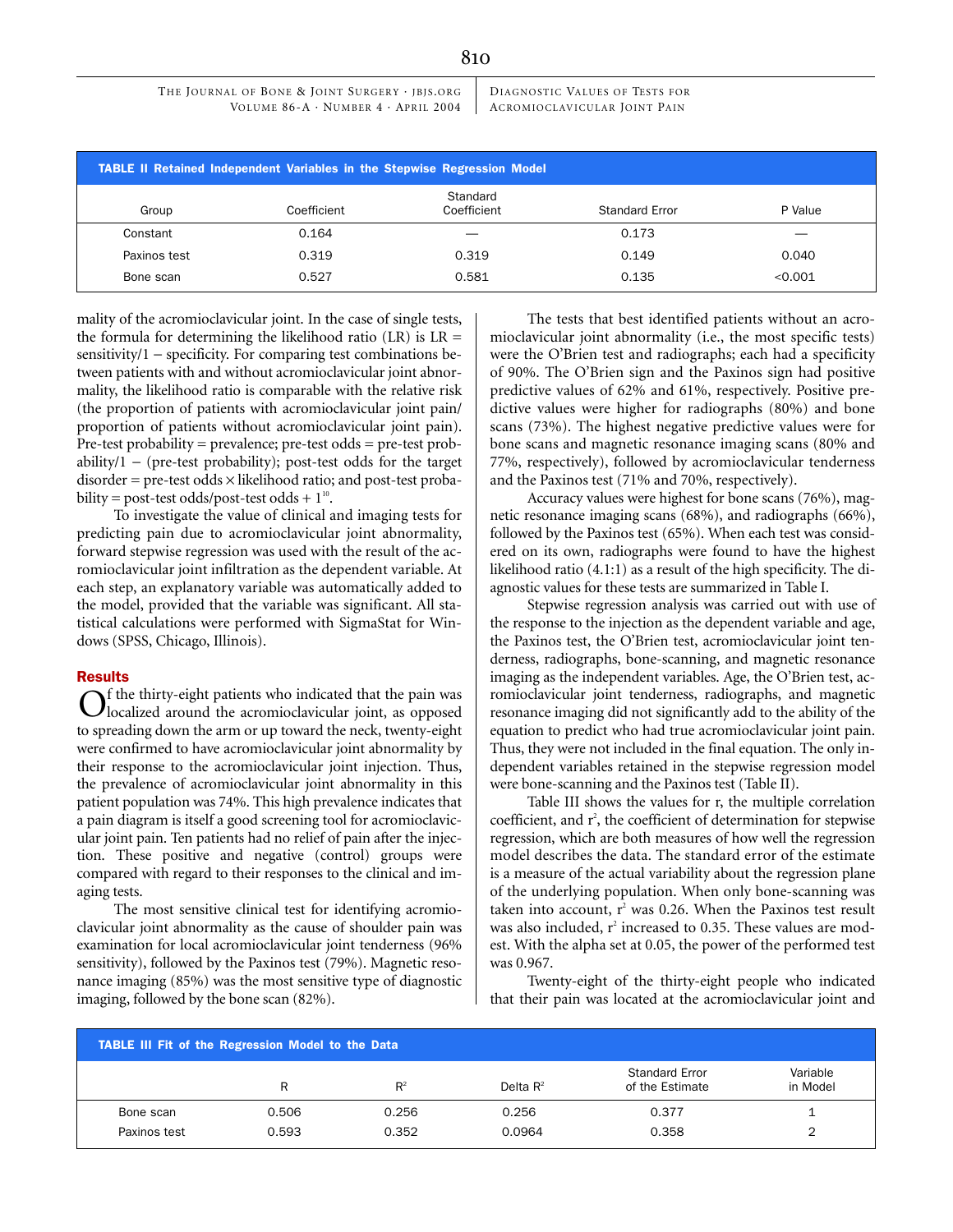DIAGNOSTIC VALUES OF TESTS FOR ACROMIOCLAVICULAR JOINT PAIN

| TABLE IV Comparison of Subjects with and without Acromioclavicular Joint Pain*                                                                                                                                                                                                                                              | <b>Proportion of Subjects</b><br>with Acromioclavicular | Proportion of Subjects<br>without Acromioclavicular |                                                        |
|-----------------------------------------------------------------------------------------------------------------------------------------------------------------------------------------------------------------------------------------------------------------------------------------------------------------------------|---------------------------------------------------------|-----------------------------------------------------|--------------------------------------------------------|
|                                                                                                                                                                                                                                                                                                                             | Joint Pain $\dagger$ (N = 28)                           | Joint Pain $\dagger$ (N = 9)                        | Likelihood Ratio++                                     |
| Paxinos test and bone scan both positive                                                                                                                                                                                                                                                                                    | $(N = 17) 0.61$                                         | $(N = 0) 0.01$                                      | 55:1; diagnosis established                            |
| One test positive and the other test negative                                                                                                                                                                                                                                                                               | $(N = 11) 0.40$                                         | $(N = 8) 0.90$                                      | 0.44:1: intermediate-to-low likelihood<br>of diagnosis |
| Paxinos test and bone scan both negative                                                                                                                                                                                                                                                                                    | $(N = 0) 0.003$                                         | $(N = 1) 0.12$                                      | 0.03:1; diagnosis ruled out                            |
| *One subject was excluded because of missing bone-scan data. †Calculated by adding 0.1 to each cell entry in the 2 $\times$ 2 table, as for the<br>odds ratio <sup>14</sup> . $\frac{1}{2}$ According to Sackett (personal communication), a likelihood ratio of $\geq$ 10 is sufficient to establish the target condition. |                                                         |                                                     |                                                        |

radiated to the marked area had pain relief from local lidocaine injection. As the prevalence and the pre-test probability are equal, the pre-test probability that patients from this population had acromioclavicular joint pain was 74%.

Using the regression model tests (i.e., the Paxinos test and bone-scanning) in combination increased their predictive abilities. In our study, almost 61% of the patients had a positive result on both tests. All of these patients had had a positive response to the lidocaine injection. No patient who had a positive response to the injection had a negative result on both tests. Table IV shows the likelihood ratios for patients with different results from this test combination.

According to our results, if a new patient who had indicated that the pain was located at the acromioclavicular joint and radiating to the marked area had a positive Paxinos test as well as a positive bone scan, the odds that that patient had acromioclavicular joint pain as opposed to another type of shoulder pain would be 55:1. With these odds, the post-test probability is more than 99%; i.e., one can have 99% confidence that acromioclavicular joint pain is present if both tests are positive. On the other hand, this condition could not be predicted if the bone scan and the Paxinos test produced one positive result and one negative result (Table IV, row 2). In that case, additional tests would be required (e.g., an acromioclavicular injection test). If the patient had a negative result on both the Paxinos test and the bone scan, acromioclavicular joint damage could be ruled out as the source of the pain (Table IV, row 3).

# **Discussion**

 $\rightarrow$  wo major findings in this study were that (1) a large proportion of patients who localized the pain to an area bounded by the midpart of the clavicle and the deltoid insertion had pain due to an acromioclavicular joint abnormality that responded to injection of a local anesthetic and corticosteroid and (2) the predictive values of clinical tests and imaging modalities for determining acromioclavicular joint abnormality were either highly sensitive or highly specific but not both. Each test was, by itself, relatively poor at predicting the acromioclavicular joint as the cause of shoulder pain. However, the combination of two tests—namely, the bone scan and the Paxinos test—was highly predictive for acromioclavicular joint abnormality ( $p < 0.001$ ). T

This report also describes the Paxinos test, which is an acromioclavicular joint compression test that assists in differentiating the condition of acromioclavicular joint pain from other causes of shoulder pain. Unlike the test for the O'Brien sign or the cross-arm adduction test, which are based on the principle of driving or rotating the scapula toward the midline by horizontal adduction of the arm and/or internal rotation of the shoulder to compress the acromioclavicular joint and elicit pain, this test maneuver involves direct compression of the acromioclavicular joint surfaces. We found the Paxinos test to be more sensitive than the O'Brien test. The cross-arm adduction test may be positive in other shoulder disorders, such as those involving posterior capsular tightness, an impingement lesion, or a rotator cuff tear<sup>2</sup>.

Several investigators $11-13$  have found that radiographs and magnetic resonance imaging are not specific for the acromioclavicular joint. They have noted that changes suggestive of degeneration that are seen on imaging studies may be asymptomatic. Stein et al.<sup>11</sup> found that forty-one (82%) of fifty asymptomatic shoulders were seen to have changes in the acromioclavicular joint on magnetic resonance imaging. Also, the high sensitivity and low specificity of magnetic resonance imaging suggest that a positive scan cannot establish a diagnosis of acromioclavicular joint pain. We found that bone scans were quite efficient for the diagnosis of acromioclavicular joint pain as they had relatively high sensitivity and specificity.

This study is unique because, to our knowledge, no one has previously compared the values of different tests used to diagnose acromioclavicular joint pain. Our study of patients with shoulder pain consisted of adults of all ages and both sexes.

Two potential weaknesses of this study deserve mention. First, the study group consisted of a relatively small number of patients who fulfilled the inclusion criteria. Second, there was no interobserver validation of the grading system that we used.

In conclusion, direct compression of the acromioclavicular joint (the Paxinos test) is a good clinical diagnostic tool, and bone-scanning is the best imaging modality for the diagnosis of acromioclavicular joint pain. When both of these tests are positive in a patient with shoulder pain, the diagnosis of acromioclavicular joint pain is virtually certain.

NOTE: The authors thank Ann Kavanagh for her technical assistance.